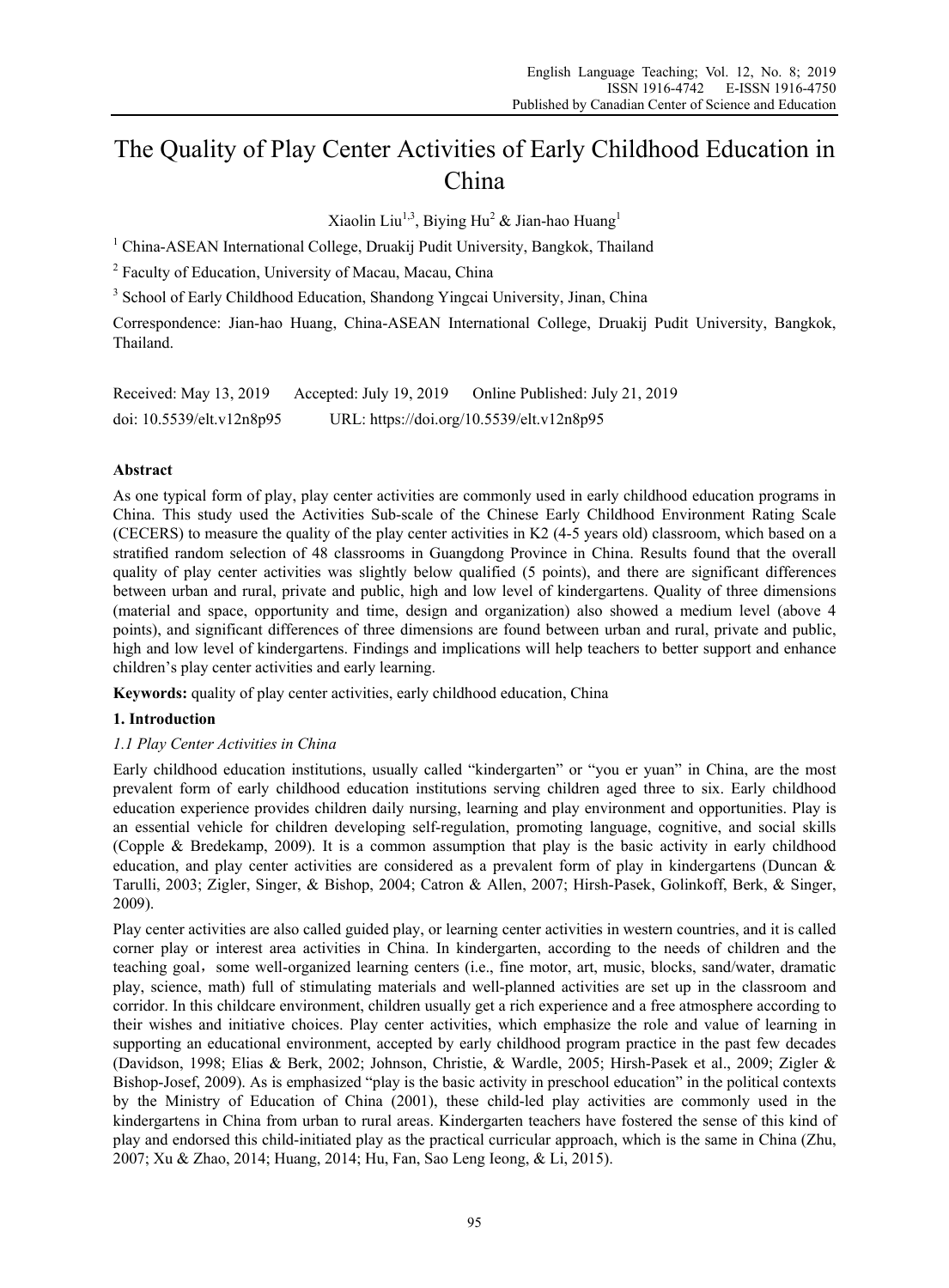# *1.2 Key Components of Play Center Activities*

Appropriate design and proper setting are the premises of play center activities. As Good and Nedler (1974) revealed, play should provide positive emotional atmosphere, fruitful materials, and equipment, and reduce restrictions on children to help children develop their skills and gain different and meaningful experience freely. What are the critical components of high quality play center activities? The idea of high quality of play which includes more extended play periods, lots of realistic props and open materials can be used to better understand play center activities (Copple & Bredekamp, 2009). Based on the existing literature and practice in kindergartens, this study proposed three key components as foundations of play center activities.

#### 1.2.1 Sufficient Space and Materials

Sufficient space and materials are crucial elements in play center activities. They facilitate classroom management and support the implementation of curricular goals and objectives (Catron & Allen, 2007). Sufficient space requires room for numbers of children to freely operation, without being restricted by the size and crowded conditions (Cryer, Harms, & Riley, 2003). Besides, proper play center environments in the classroom show clear boundaries between areas with adequate space and avoiding interference between activities. There should be enough pieces of equipment and space accessible to a number of children, and they are also should be a variety of interesting options for chosen (Duncan & Tarulli, 2003). A wide range of materials should be provided, including those familiar, novel, natural, and open materials in order to support exploration in the play.

#### 1.2.2 Adequate Time and Opportunity Provided

In general, it is necessary to provide ample space, a variety of materials and activities, and encourage children to move freely without being limited to a small area (Holt, 2010). However, Chudacoff (2007) found that children`s free play with peers has declined sharply over the past half-century in western countries. Play deprivation has adverse physical and psychological consequences of children, so researchers advocate that children should be given adequate time and opportunities of play every day (Panksepp, 2007; Fisher, Hirsh-Pasek, Golinkoff, Singer, & Berk, 2011). Although traditional group-teaching and other daily activities take up most of the time in kindergarten, children should have specific time and opportunities to play freely in play centers according to the schedule. In these play centers, children can freely choose the area, independently operate the material and determine the speed and difficulty of materials at the level of children`s abilities (Sylva et al., 2007). Teachers should lead to well-prepared and organized activities to ensure that high-level activities are taken place to provide the full free time of free play for children.

# 1.2.3 Responsive Interactions From Teachers

All researchers agree on the role of teachers in play center activities. They believe that teachers can improve, enrich, and extend children`s play through using effective strategies of suggesting, participating, and redirecting (Schweinhart, 1988; Barnett, 2003; Epstein, 2014; Johnson et al., 2005; Hu, Dieker, Yang Y., & Yang N., 2016; Hu et al., 2017). Effective teacher participation in children`s play means sensitive attention to children`s interests and development needs, selective choice of when to get involved, expression of appreciation and respect for children`s perspectives, and recognition of children`s efforts and abilities. On the other hand, if teachers provide too much control, constraints, or interrupts, it usually damages the play. The teacher's role is responsible for providing children with a variety of activity materials, implementation, and positive guidance.

# *1.3 Current Research of Play Center Activities in China*

At present, relevant researches in China mainly focus on the description of the current situation in kindergartens. The descriptive research on play center activities in China mainly focuses on time, setting, teachers` guidance, and other aspects. It was shown that existing problems of play center activities including lack of time for free play center activities; a variety of materials but with incomplete autonomy of children. The role of teachers is ambiguous and aimless, mainly to ensure that the activities can be carried out (Han, 2013; Li et al., 2014; Gu, 2016; Chen & Li, 2015).

In recent years, the research on play center activities has been further deepened, and scientific measurement is considered to evaluate the quality of play center activities, such as the Early Childhood Environment Rating Scale-Revised (ECERS-R) accepted in many countries (Gol-Guven, 2009). In China, few researchers have tried to measure the quality of early childhood education by ECERS-R. In order to reflect Chinese social and cultural contexts, Li and Hu (2012) modified CECERS based on a rigorous adaptation of ECERS-R (Li & Hu, 2012). Chen and Li (2015) used CECERS to measure the quality of play center activities in 88 kindergartens in Zhejiang Province. The results showed that the overall quality of play center activities in Zhejiang is not high;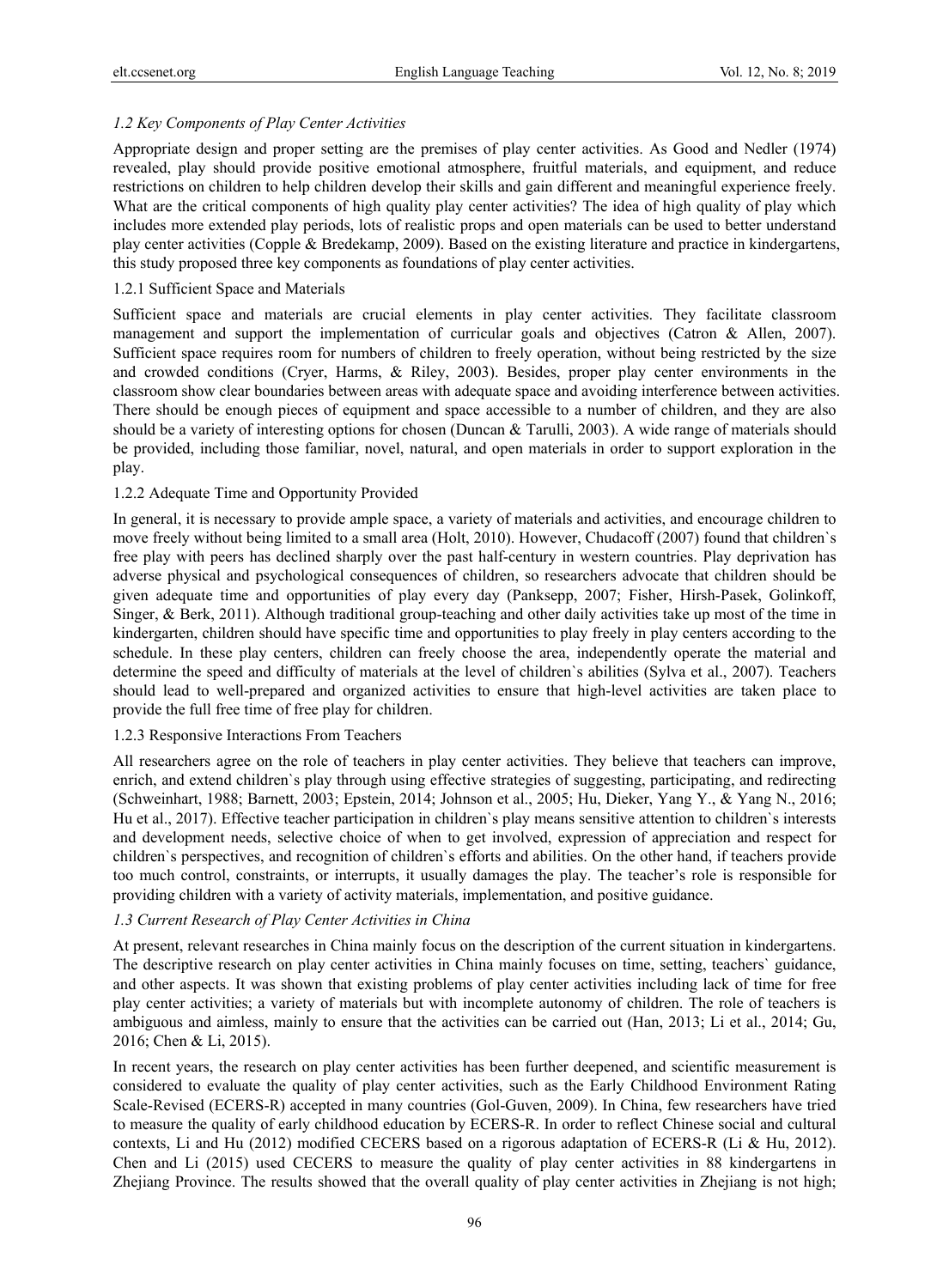play center activities had a significant weak predictive effect on children`s development results. Luo (2014) also used the CECERS in one city and found that the quality of the play center activities, especially the materials and opportunities offered need to be improved.

In summary, studies found that there are some problems with play center activities, and the practice needs to be improved (Yang, 2011; Yang & Deng, 2012; Xu & Zhao, 2014; Chen & Li, 2015). However, there are few empirical studies on the quality of play center activities by using effective measurement tools such as CECERS in China (Luo, 2014; Chen & Li, 2015). The purpose of this study is to explore the current situation of play center activities in other regions in China by using CECERS, and present the detailed quality of play center activities (including space and materials, time and opportunity, design and organization). The results are expected to let the kindergarten teachers know how to carry out and better support play center activities and early learning for children.

## **2. Method**

#### *2.1 Participants*

This study took place in Guangdong Province with a population of more than 100 million, which has a more developed economy in China. In 2017, the gross enrollment rate of preschool education in Guangdong reached 109.08%, and standardized kindergartens accounted for 74.57%. The number of kindergarten children per million people ranks first, accounts for 9.6% in China (Guangdong Provincial Department of Education, 2018). The study used a stratified random sampling approach to select participants from three regions selected based on per capita GDP to represent high, middle, and low socioeconomic development of Guangdong. A random sample of 9-20 kindergartens within each region was selected from a complete list provided by the local education department, and one K2 (4-5 years old) classroom was randomly selected in each sample kindergarten, totally 48 classrooms (Table 1).

The sample included 16 urban and 32 rural classrooms. 45.8% of the kindergartens are at first-class at the provincial and municipal level, while 54.2% are at the standardized and unrated level. Classroom size ranged from 17 to 56 students (Mean = 36, SD = 7.32), and classroom child-teacher ratio was 6 to 39.5 (Mean = 16, SD  $= 6$ ) (Table 2).

| Variable              |                           | N  | Percentage $(\%)$ |
|-----------------------|---------------------------|----|-------------------|
| Region                | Zhongshan                 | 20 | 41.7              |
|                       | Zhaoqing                  | 19 | 39.6              |
|                       | Guangzhou                 | 9  | 18.8              |
| Location              | Urban                     | 16 | 33.3              |
|                       | Rural                     | 32 | 66.7              |
| <b>Funding Source</b> | Private                   | 36 | 25                |
|                       | Public                    | 12 | 75                |
| Level                 | First-class at provincial | 22 | 45.8              |
|                       | and municipal level       |    |                   |
|                       | Standardized and unrated  | 26 | 54.2              |

Table 1. Descriptive statistics of the kindergarten background information

| Table 2. Descriptive statistics of the classroom background information |  |  |
|-------------------------------------------------------------------------|--|--|
|                                                                         |  |  |

| Variable            |    | М     | SЕ   | Min   | Max   |  |
|---------------------|----|-------|------|-------|-------|--|
| Classroom size      | 48 | 36.00 | 7.32 | 16.00 | 56.00 |  |
| Child-teacher ratio | 48 | .6.21 | 6.00 | 6.00  | 39.50 |  |

# *2.2 Measurement*

Chinese Early Childhood Environment Rating Scale (CECERS; Li & Hu, 2012) is the instrument to measure the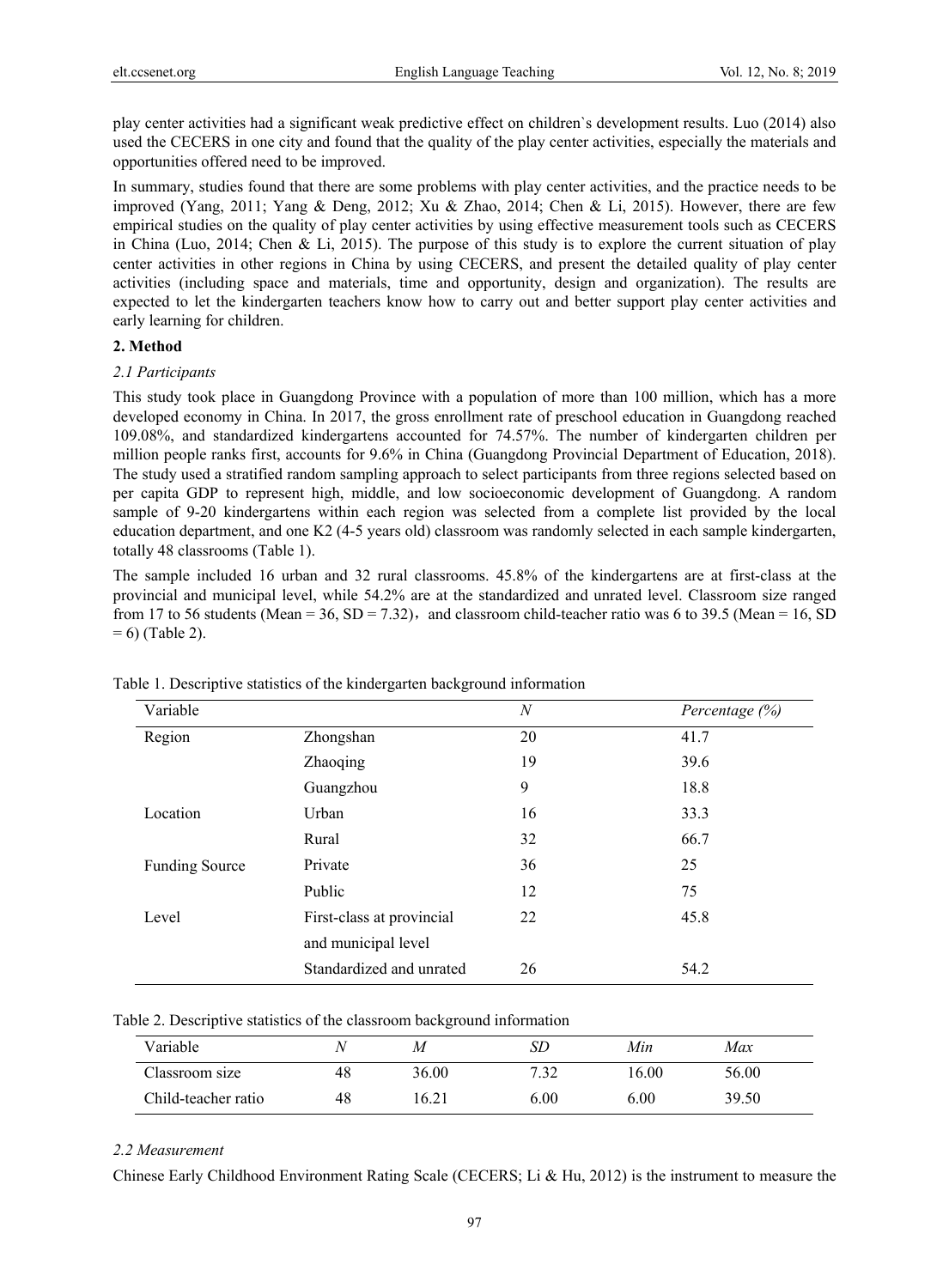quality of early childhood education in Chinese social and cultural contexts. The CECERS comprises 51 items organized in eight sub-scales, and the sub-scale of Activities includes 9 items: (1) role/drama (3 items), (2) blocks (3 items), (3) fine motor (3 items), (4) language (4 items), (5) mathematics (3 items), (6) nature/science (3 items), (7) music/rhythm (3 items), (8) art (3 items), and (9)sand/water (3 items), mainly evaluating the preparedness and implementation of play center activities. CECERS uses a 9-point scoring system ranging from 1 (inadequate) to 3 (least acceptable), 5 (qualified), 7 (good), and 9 (excellent). Each item includes three sub-items of material and space, opportunity and time, design and organization.

For the study by using the Activities Scale to measure the quality of play center activities, the Cronbach`s coefficient of the whole scale is 0.89. Meanwhile, the coefficients of the six items were all greater than 0.82 (between 0.82 and 0.95), and the total explanatory variation of the six dimensions was 84.52%, indicating that the scale had good reliability and validity.

#### *2.3 Data Collection and Analysis*

Two raters from the research team entered each selected classroom to conduct classroom observation using CECERS. The raters received scoring skills training before using the CECERS scale. The training consisted of several days of intensive study of the instrument and field rating practice that included independenT-testing and group discussions. Each rater was required to achieve consistent results with the trainer, and the consistency reliability coefficient of raters reached 0.85. Each observation of the classroom lasted about 6 hours (typically four hours in the morning and two hours in the afternoon).

Before the formal observation, raters were asked to draw a spatial layout of the entire classroom, indicating the locations and names of the group teaching areas and each activity area. Secondly, the weekly curriculum plan of the observed class was obtained to confirm the time and duration of play center activities in the daily schedule. During the observation, it is faithful to the definition of various indicators and related terms in the scale. The focus of observation is the process of activities and interaction. Different observation methods are adopted for different observation items. The sub-item "materials and space" observations were focused on the spatial layout of each play center and the number of materials in the classroom in the class gap time; "Opportunity and time" observations were conducted according to the weekly curriculum plan, the whole day observation and necessary interviews with teachers. "Organization and guidance" observations were focusd on the usage of materials and toys, and the behavior performance of children and teachers in the play.

Descriptive statistics were mainly used to analyze the overall quality and three dimensions quality of play center activities in China. Besides, the T-test was used to better show the differences in play center activities between different regions, funding sources, and levels of kindergartens.

# **3. Results**

# *3.1 Overall quality of play center activities*

The overall quality of play center activities is calculated as the average of each item score. On the scale of 1 (inadequate), 3 (minimal), 5 (qualified), 7 (good), 9 (excellent), the overall quality rating for the 48 K2 (4-5 years old) classrooms is slightly above minimal. The total average score is 4.28, which is higher than the minimum level of 3 points, but lower than the qualified level of 5 points, indicating that the overall level of play center activities is not high. The overall quality of play center activities in some sample kindergartens is judged from inappropriate (1 point) to maximum good level (7 points).

According to the Central Limit Theorem, the sample size is greater than or equal to 30, and the sample mean tends to be normally distributed, which is suitable for statistical analysis (Wu & Tu, 2006). The Kolmogorov-Smirnov test results show that the sample data conform to the normal distribution ( $p > 0.05$ ). The independent sample T-test results show that there are significant differences in the overall quality of play center activities between urban and rural, private and public, high and low level of kindergartens, which are manifested as follows: (1) The overall quality of play center activities in urban kindergartens is higher than that in towns and villages. (2) The overall quality of play center activities of first-class at provincial and municipal level is significantly higher than that of standardized and unrated kindergartens. (3) The overall quality of play center activities in public is significantly higher than that in private kindergartens (Table 3).

# *3.2 Materials and Space Quality of Play Center Activities*

Materials and space of play center activities mainly involve the richness, safety and suitability of materials, space, and equipment for center activities. The total average scores of materials and space observed is less than 5 points, reaching between the minimum requirements and qualified level (Table 4). In addition to fine motor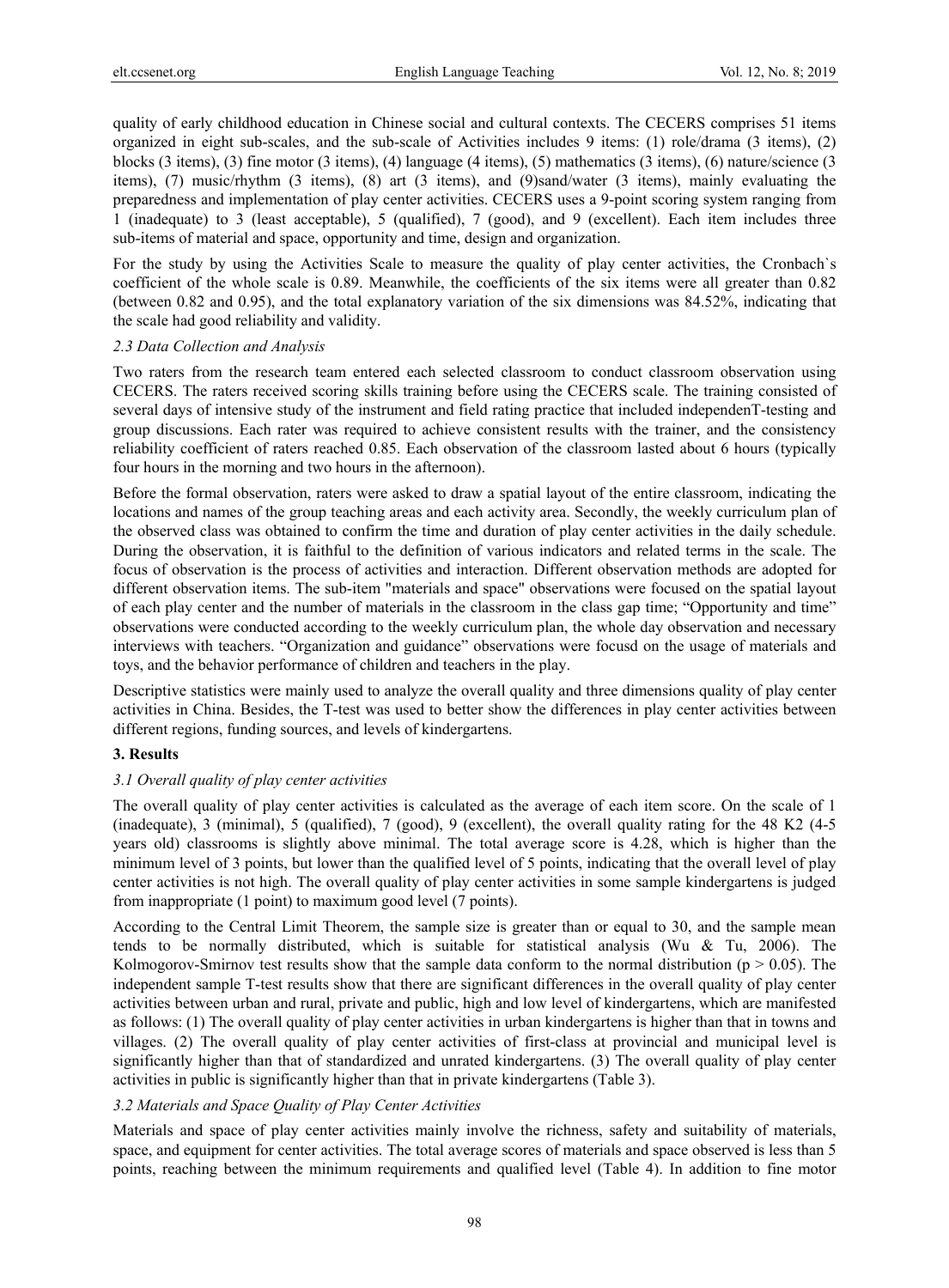| Variable                                |                                                 | M    | SD   |                       | Compare                                      |
|-----------------------------------------|-------------------------------------------------|------|------|-----------------------|----------------------------------------------|
| Location                                | Urban                                           | 3.64 | 1.18 | $5.27$ **             | Urban> Rural                                 |
|                                         | Rural                                           | 5.56 | 1.22 |                       |                                              |
| Level                                   | First-class at provincial                       | 4.87 | 1.59 | $2.68***$             | Standardized<br>First $class$<br>and unrated |
|                                         | and municipal level<br>Standardized and unrated | 3.78 | 1.22 |                       |                                              |
|                                         | Private                                         | 3.97 | 1.37 | $-2.64$ <sup>**</sup> | Public>Private                               |
| Funding<br>Source                       | Public                                          | 5.21 | 1.52 |                       |                                              |
| **<br>$\sim$ 0.0 $\sim$<br>$\mathbf{r}$ | ***<br>**<br>$\sim$ 0.01<br>$\sim$ 0.01         |      |      |                       |                                              |

Table 3. Comparison of the overall quality of ECERS\_Activities

*Note.*  $\ddot{p}$  < 0.05,  $\ddot{p}$  < 0.01,  $\ddot{p}$  < 0.001.

activities, the lowest score of materials and space in each center is inappropriate for 1 point, indicating that materials and space in some kindergartens are not suitable for children`s development requirements. The average score of materials and space in fine motor activities is the highest, reaching 5.67 points (Min = 3, Max = 9) higher than the qualified level, which indicates that all kindergartens attach great importance to the development of fine motor for children, and sufficient materials are provided. Secondly, the score of materials and space in blocks, math and language area reach 5 points or nearly 5 points (the qualified level), which indicates that in these areas there are enough materials supplied for some 3 to 4 children to play at the same time. Unfortunately, the scores of materials and space in the role play and science area are only about 3 points (the minimal level), which indicates that the number of materials provided is minimal and cannot meet the needs of multiple children`s activities.

| Variable          | M    | SD   | Min  | Max  |  |
|-------------------|------|------|------|------|--|
| MS-Total          | 4.67 | 1.58 | 1.71 | 7.86 |  |
| MS-Role Play      | 3.44 | 2.21 | 1.00 | 9.00 |  |
| MS-Blocks         | 5.42 | 2.37 | 1.00 | 9.00 |  |
| MS-Fine Motor     | 5.67 | 1.95 | 3.00 | 9.00 |  |
| MS-Language 1     | 4.54 | 2.05 | 1.00 | 9.00 |  |
| MS-Language 2     | 4.71 | 2.01 | 1.00 | 9.00 |  |
| MS-Math           | 5.02 | 1.60 | 1.00 | 9.00 |  |
| MS-Nature/Science | 3.92 | 2.10 | 1.00 | 7.00 |  |

Table 4. Descriptive statistics of materials and space quality of play center activities

The independent sample T-test results show that there are significant differences in the materials and space quality of play center activities between urban and rural, private and public, high and low level of kindergartens (Table 5). (1) The materials and space quality of play center activities in urban kindergartens is higher than that in towns and villages. (2) The materials and space quality of play center activities in public is significantly higher than that in private kindergartens. (3) The materials and space quality of play center activities of first-class at provincial and municipal level is significantly higher than that of standardized and unrated kindergartens.

#### *3.3 Opportunity and Time Quality of Play Center Activities*

Opportunity and time of play center activities mainly examine how many opportunities (times) and time (length) of a child are free to choose and use the area materials and space. The total average scores of opportunities and time observed is less than 5 points, reaching between the minimum requirements and quality level (Table 6). Except for fine motor activities, the scores of opportunity and time in other areas get the lowest 1 point, indicating that the opportunities and time of some kindergartens are not suitable for the requirements of children`s development. The average scores of opportunity and time in blocks, fine motor, and math area are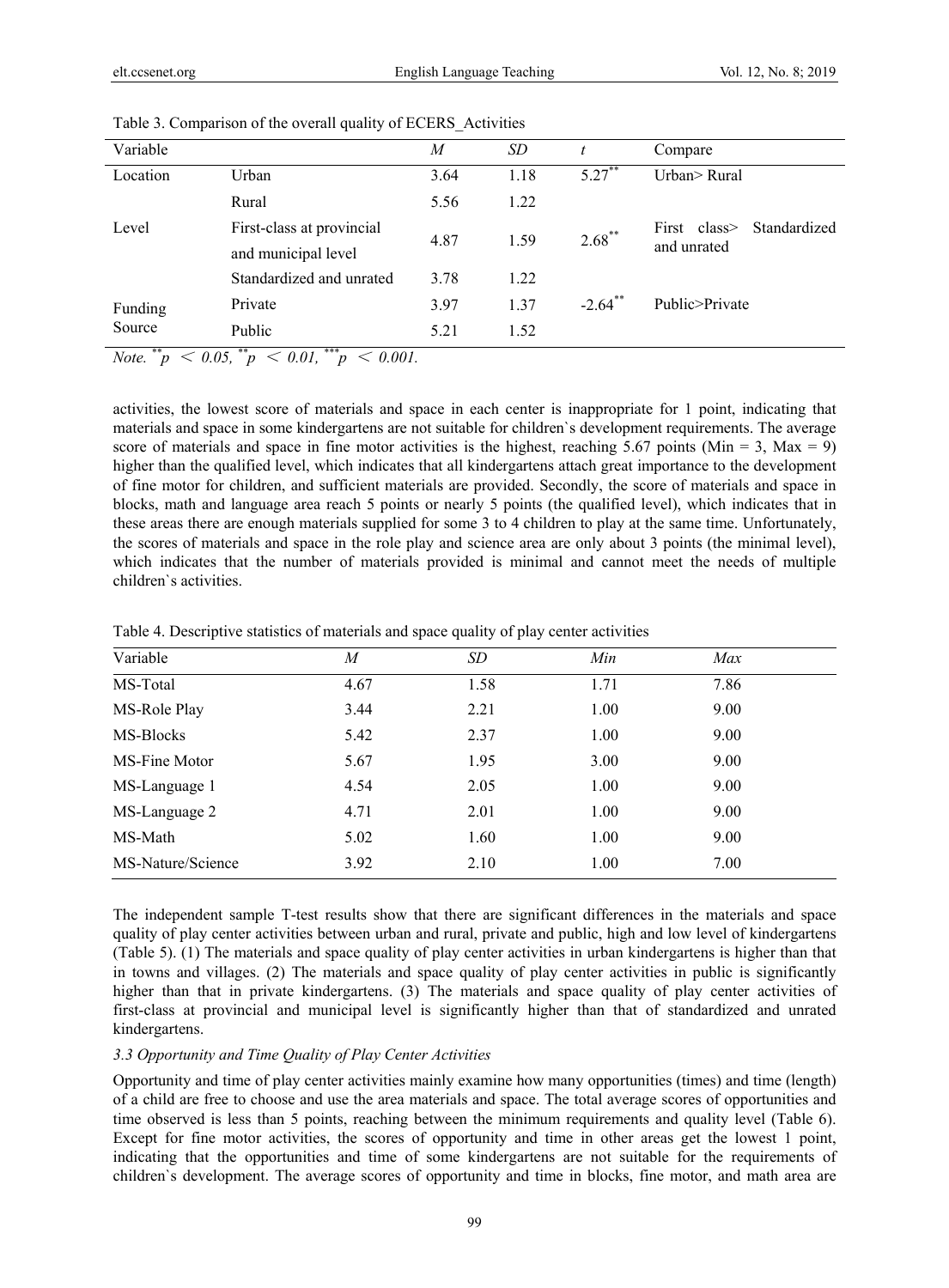| Dimension                |   | Variable                  | M      | SD      |              | Compare                      |
|--------------------------|---|---------------------------|--------|---------|--------------|------------------------------|
|                          |   | Rural                     | 4.0045 | 1.28571 | $-5.198$ *** | Urban > Rural                |
|                          |   | Urban                     | 6.0089 | 1.24591 |              |                              |
|                          |   | Private                   | 4.3849 | 1.47271 | $-2.280^*$   | Public $>$ Private           |
| Material<br>and<br>Space |   | Public                    | 5.5357 | 1.63918 |              |                              |
|                          |   | Standardized and unrated  | 4.0989 | 1.27888 | $-2.950^*$   | First class $>$ Standardized |
|                          |   | First-class at provincial |        |         |              | and unrated                  |
|                          |   | and municipal level       | 5.3506 | 1.65940 |              |                              |
| **                       | . | **<br>***<br>.            |        |         |              |                              |

Table 5. Comparison of materials and space quality of play center activities

*Note.*  $\binom{m}{p}$  < 0.05  $\binom{m}{p}$  < 0.01  $\binom{m}{p}$  < 0.001.

higher than 5 points (the qualified level), indicating that children have a specific chance of 1-2 times per week (at least 30 minutes each time) to play. The scores of opportunity and time in the role play and science area is just above 3 points (the minimal level), indicating that children only have unique or scattered opportunities to play once a week.

Table 6. Descriptive statistics of opportunity and time quality of play center activities

| Variable          | M    | SD   | Min  | Max  |  |
|-------------------|------|------|------|------|--|
| Total-OT          | 4.61 | 1.40 | 1.50 | 7.00 |  |
| OT-Role Play      | 3.40 | 2.43 | 1.00 | 9.00 |  |
| OT-Blocks         | 5.19 | 2.39 | 1.00 | 9.00 |  |
| OT-Fine Motor     | 5.54 | 1.91 | 2.00 | 9.00 |  |
| OT-Language       | 4.81 | 1.82 | 1.00 | 9.00 |  |
| OT-Math           | 5.21 | 1.81 | 1.00 | 9.00 |  |
| OT-Nature/Science | 3.52 | 1.92 | 1.00 | 9.00 |  |

The independent sample T-test results show that there are significant differences in the opportunity and time quality of play center activities between urban and rural, private and public kindergartens (Table 7). (1) The opportunity and time quality of play center activities in urban kindergartens is higher than that in towns and villages. (2) The opportunity and time quality of play center activities in public is significantly higher than that in private kindergartens. (3) There was no significant difference between high (first-class at provincial and municipal level) and low (standardized and unrated) level of kindergartens on the opportunity and time quality of play center activities.

Table 7. Comparison of opportunity and time quality of play center activities

| Variable                  | M      | SD      |                       | Compare            |
|---------------------------|--------|---------|-----------------------|--------------------|
| Rural                     | 4.1094 | 1.25053 | $-4.217***$           | Urban $>$ Rural    |
| Urban                     | 5.6187 | 1.12599 |                       |                    |
| Private                   | 4.3583 | 1.38574 | $-2.472$ <sup>*</sup> | Public $>$ Private |
| Public                    | 5.3750 | 1.17878 |                       |                    |
| Standardized and unrated  | 4.2782 | 1.30874 | $-1.847$              |                    |
| First-class at provincial |        |         |                       |                    |
| and municipal level       |        |         |                       |                    |
|                           |        | 5.0076  | 1.42491               |                    |

*Note.*  $*^{*}p < 0.05$   $*^{*}p < 0.01$   $*^{*}p < 0.001$ .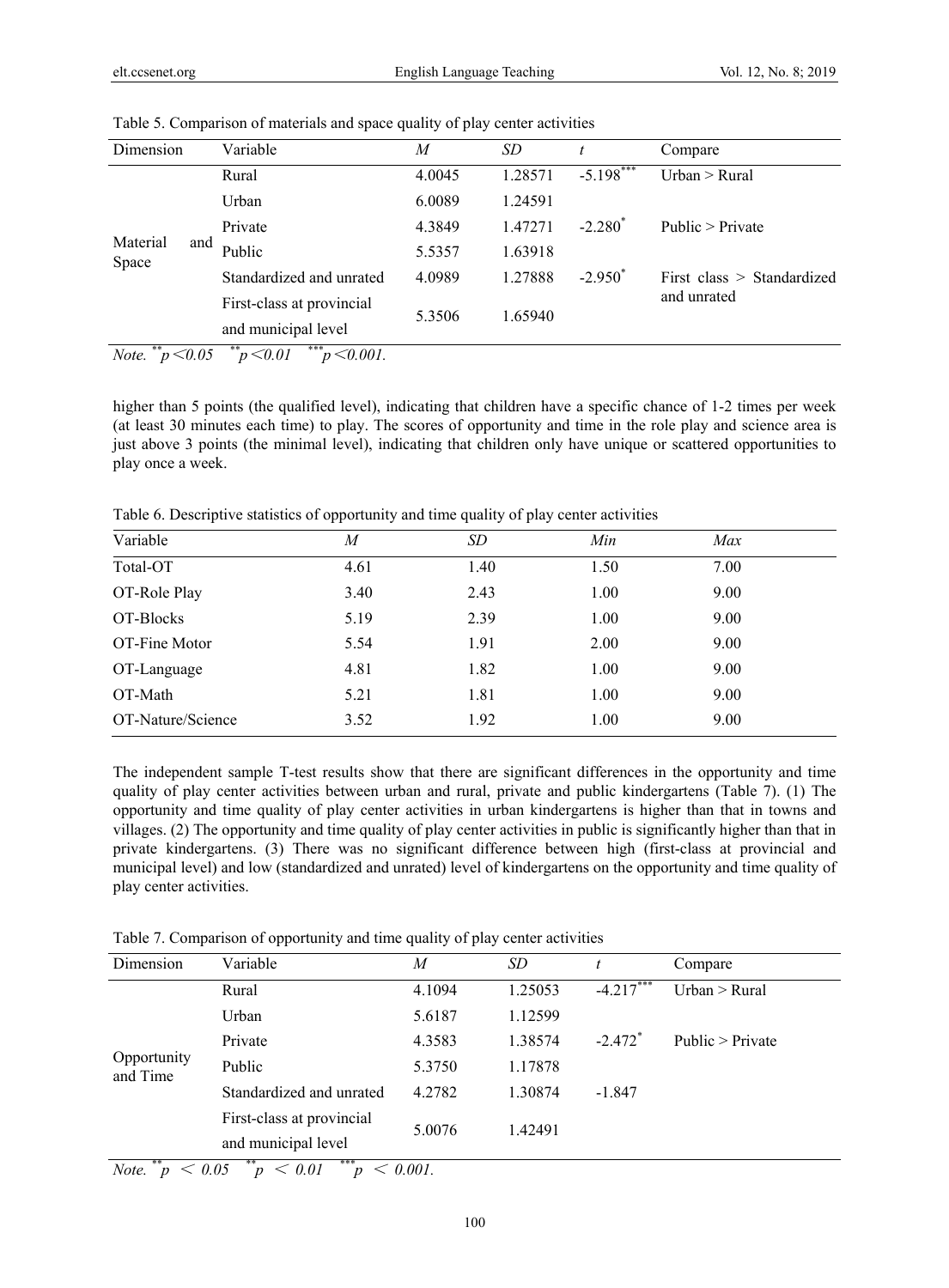## *3.4 Design and organization Quality of Play Center Activities*

Design and organization of play center activities focus on the development suitability of the design and content of the corner activities, the teachers` supervision and guidance to the children, and the interaction with children. The total average scores of design and organization observed is less than 5 points, reaching between the minimum requirements and quality level (Table 8). Except for the nature/science area, the lowest score of design and organization in each area all showed an inappropriate situation (1 point), indicating that the organization and guidance of some kindergartens were not suitable for the requirements of children`s development. The average scores of design and organization in blocks, fine motor, and math area received more than 5 points (the qualified level), indicating that the materials provided by the kindergartens for these areas are suitable for children`s age and ability, and the guidance of teachers is basically appropriate. However, it fails to consider the correlation between activities and curriculum themes and lacks individualized interaction and guidance with children. In contrast, the scores of design and organization in role play are only higher than 3 points (the minimal level), which indicates that there is no obvious improper instruction.

| Variable          | M    | SD   | Min  | Max  |  |
|-------------------|------|------|------|------|--|
| Total-DO          | 4.67 | 1.41 | 1.00 | 7.50 |  |
| DO-Role Play      | 3.72 | 2.26 | 1.00 | 9.00 |  |
| DO-Blocks         | 5.02 | 1.92 | 1.00 | 9.00 |  |
| DO-Fine Motor     | 5.24 | 2.02 | 1.00 | 9.00 |  |
| DO-Language       | 4.93 | 1.86 | 1.00 | 9.00 |  |
| DO-Math           | 5.09 | 1.67 | 1.00 | 9.00 |  |
| DO-Nature/Science | 4.09 | 1.44 | 2.00 | 7.00 |  |

Table 8. Descriptive statistics of design and organization quality of play center activities

The independent sample T-test results show that there are significant differences in the design and organization quality of play center activities between urban and rural, private and public, high and low level of kindergartens (Table 9). (1) The design and organization quality of play center activities in urban kindergartens is higher than that in towns and villages. (2) The design and organization quality of play center activities in public is significantly higher than that in private kindergartens. (3) The design and organization quality of play center activities of first class at provincial and municipal level kindergartens is significantly higher than that of standardized and unrated kindergartens.

Table 9. Comparison of design and organization quality of play center activities

| Dimension                     | Variable                         | M      | SD      |                       | Compare                        |
|-------------------------------|----------------------------------|--------|---------|-----------------------|--------------------------------|
| Design<br>and<br>Organization | Rural                            | 4.0292 | 1.11820 | $-5.870***$           | Urban > Rural                  |
|                               | Urban                            | 5.9438 | 1.03778 |                       |                                |
|                               | Private                          | 4.3611 | 1.32280 | $-2.777$ <sup>*</sup> | Public > Private               |
|                               | Public                           | 5.5861 | 1.32348 |                       |                                |
|                               | Standardized and unrated         | 4.2564 | 1.07983 | $-2.285$ <sup>*</sup> | First class > Standardized and |
|                               | First class at provincial        |        |         |                       | unrated                        |
|                               | and municipal level              | 5.1530 | 1.62255 |                       |                                |
| Note.<br>p < 0.05             | ***<br>p < 0.01<br>$p < 0.001$ . |        |         |                       |                                |

# **4. Discussion**

The findings from this study lead to four main conclusions.

First, the results showed that the overall quality of play center activities in China is between the minimum and qualified level, and there are significant differences between urban and rural, private and public, high and low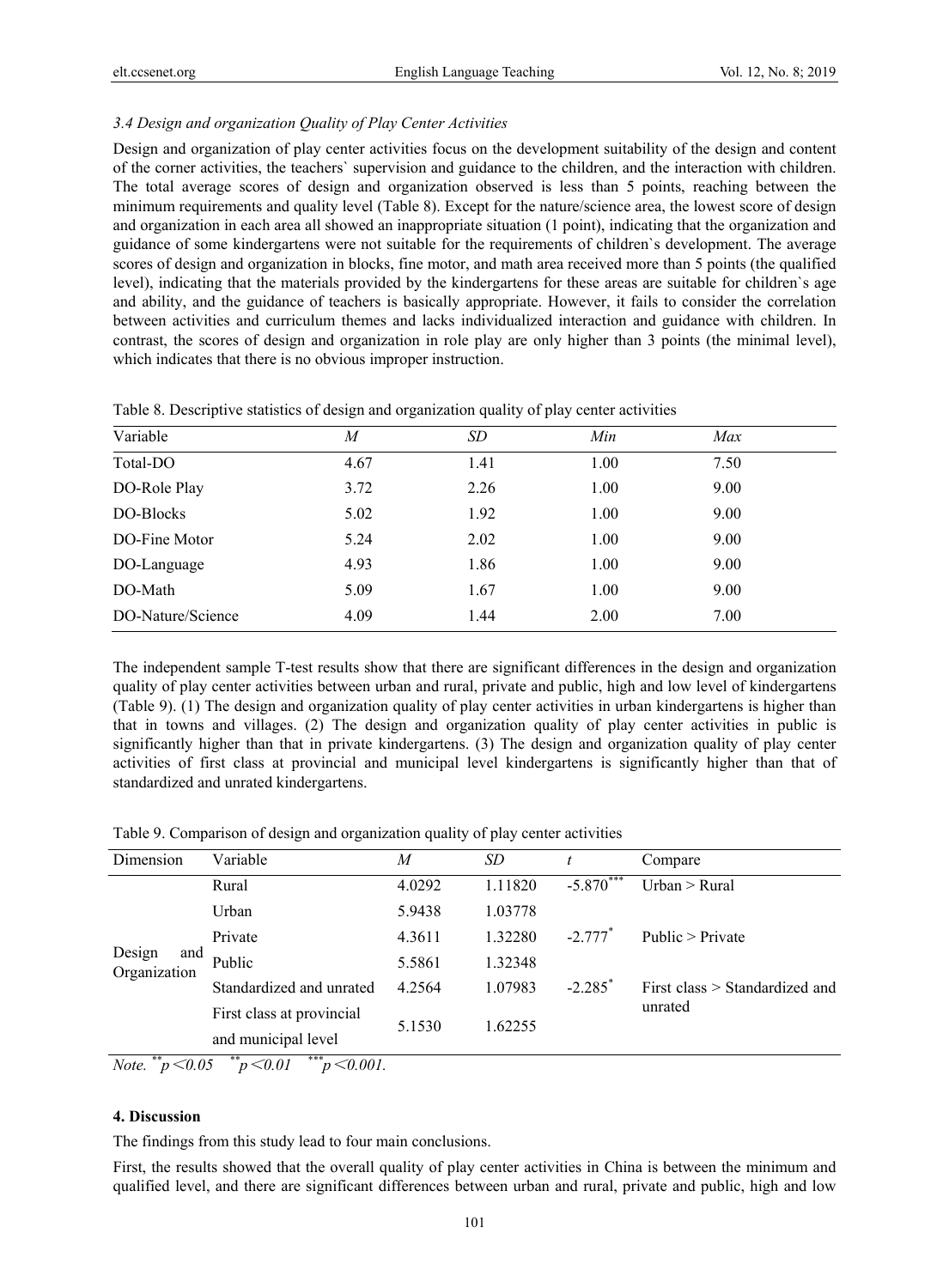level of kindergartens. The results are consistent with the existing descriptions of play center activities in China (Chen & Li, 2014; Luo, 2014; Hu et al., 2015). The findings provide empirical support for teachers` beliefs about play center activities in Chinese cultural context (Hua, 2008; Zhu, 2007). In China, A balanced approach to teacher-directed whole-group teaching and child-initiated play was supported as the proper way to early childhood education (Hu et al., 2014). As a matter of fact, studies have shown that the teachers are more inclined to teacher-led play teaching approach rather than child-led free play although these teachers might highly agree with the value of play center activities (Li et al., 2014; Hu et al., 2015). As the result of observation, compared with whole-group teaching of 2-3 hours, the time of play center activities is only 0.5-1 hour in the schedule of kindergarten, and even some of the kindergartens do not arrange any play center activities in the schedule. Although large class sizes ( $M = 36$ ) and high student–teacher ratios ( $M = 16.21:1$ ) in Chinese classroom are contributed to whole-group teaching rather than play center activities in kindergartens (Zhu, 2007; Wu, Young, & Cai, 2012), it also shows that the play center activities in practice are not ideal as approval in concept. Different from the studies in other countries, play center activities in China show obvious differences between urban and rural, private and public, high and low level of kindergarten. These significant differences are mainly due to the urban-rural education quality disparity in China (Hu et al., 2014). Public institutions are more likely to be concentrated in urban areas, and they usually get a higher level of quality due to more funding resources from government and other public sectors, while most private and rural programs have a much lower level of quality. The results remind policymakers to pay more attention to the urban-rural disparity in early childhood education, and take continuous measures to reduce the urban-rural differences so that young children can have access to a balanced education.

Second, materials and space quality of play center activities is between the minimum requirements and qualified level, and shows significant differences between urban and rural, private and public, high and low level of kindergartens. Studies have revealed that the provision and preparation of materials also affect the activities and performance of young children. The richer the materials provided in the area, the more positive behaviors and less negative behaviors young children will have (Huang, Li, & Zhong, 2018). Similar to existing research findings, play center activities in Chinese kindergartens also lack sufficient space and materials (Xu & Zhao, 2014; Huang, 2014; Chen & Li, 2014). The large size of classes in China leads to insufficient space for the play centers. Meanwhile, the lack of investment and experience makes it difficult for teachers to combine children`s interests with material characteristics (Yang, 2011; Chen & Li, 2014). Some typical problems of improper space and materials have been presented in the existing research, including (1) The environment and setting of play center is relatively fixed; (2) The placement of materials is more casual; (3) The types and quantities of materials are not rich enough to allow a small group of children to participate (Han, 2013; Huang, 2014; Xu & Zhao, 2014). Therefore, it is suggested that kindergartens and teachers should design and arrange activity space properly. The creation of environments should consider the individual development level and interest of children to ensure that the environment is meaningful to each child's development through child observation, conversation, discussion, and other evaluation methods. Materials should be rotated regularly to maintain children`s interest so as to stimulate children's curiosity of play constantly With providing multiple meaningful spaces and a variety of materials for children to practice specific skills, children are able to exercise self-regulation, self-control, initiative, and enthusiasm, so that their learning is relatively free from intrusion and direction of teachers.

Third, opportunity and time quality of play center activities is below the quality level and shows significant differences between urban and rural, private and public kindergartens. This is consistent with the research results of decreased time and opportunities for children for free play in other studies. Compared with previous generations, children were more involved in studies and learning activities, and the time and opportunities for free play were significantly reduced, which is the same in China (Howes et al., 1992; Isenberg & Quisenberry, 2002; Ma, 2014). Moreover, compared with free play at least one-third of the prekindergarten hours in the U.S.A., there are not enough opportunities and time for free play in the daily schedule in Chinese kindergartens, which has shown by past research (Yang, 2011; Chen & Li, 2014; Wu & Shao, 2016). According to the survey results by Wu and Shao (2016), some play center activities are only arranged for half an hour in entry and departure time, while some are crowded out by other activities such as transitions and waiting sessions. Most teachers do not allow children to choose their activities independently for the convenience of management. Under the high control of teachers, the lack of sufficient time in play center is a common problem in play center activities in China. Therefore, for most kindergartens, it is necessary to respect the right to play and significantly increase the opportunities and time of play in kindergarten. Considering the tendency of group teaching in Chinese kindergartens, professionals recommend that young children should have at least one hour a day, preferably two to three hours of free play supported by adequate materials (Liu, 2004; Huang, 2014; Hu et al.,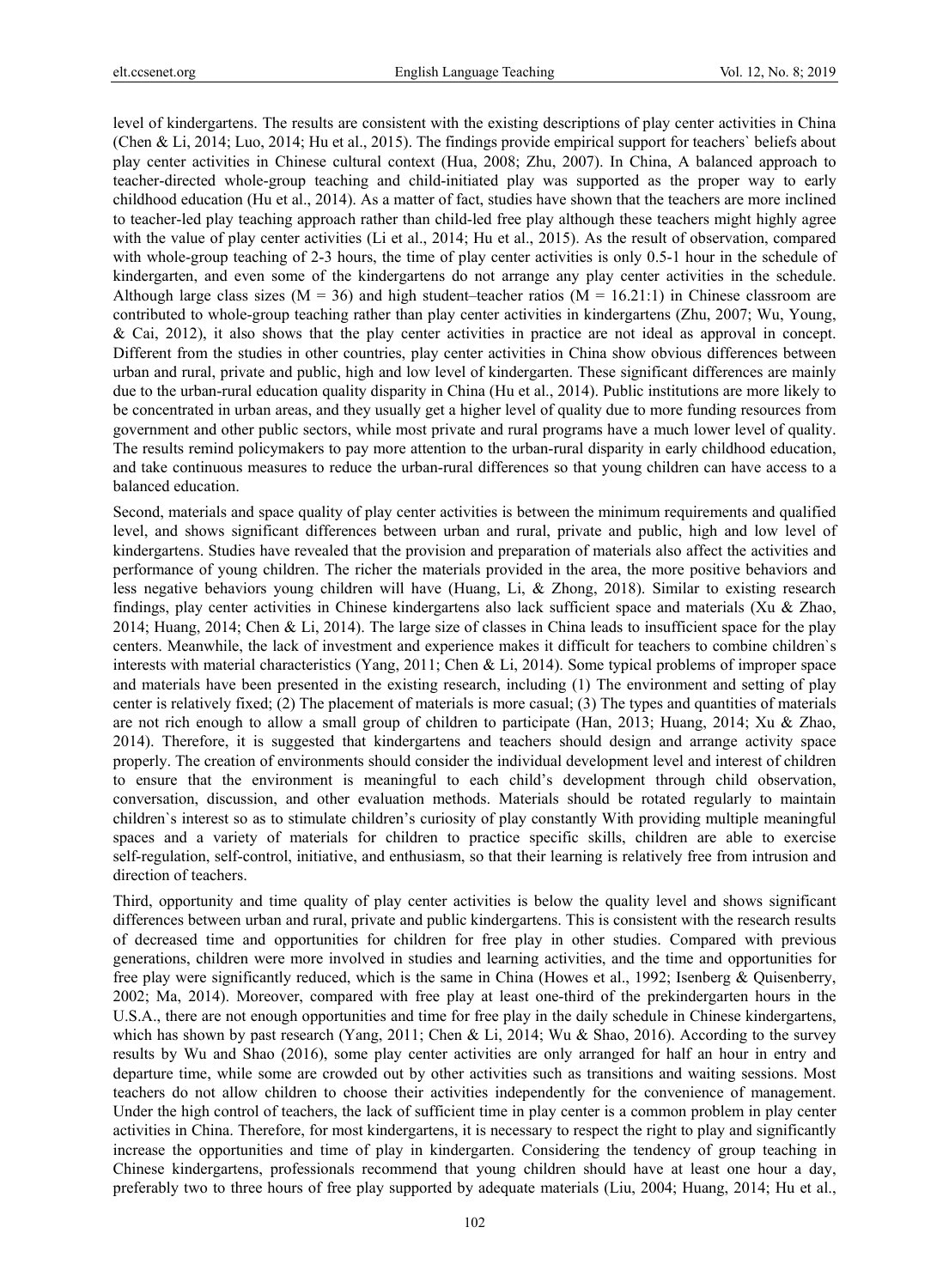#### 2015).

Forth, design and organization quality of play center activities is between the minimum requirements and qualified level and shows significant differences between urban and rural, private and public, high and low level of kindergartens. It is observed that kindergarten teachers interact minimally with children during play center activities, while the organization and instruction of teachers has proven to be a crucial reason for a high level of play in practice (Nikolakaki, 2012).,However, there is a general lack of guidance and organization from teachers in play center activities (Wu & Shao, 2016; Gu, 2016), or teachers lack adequate guidance strategies (Henniger,1993; Duncan & Tarulli, 2003; Johnson et al., 2005; Han, 2013; Hu et al., 2015). Hirsh-pasek, et al. (2009) pointed out that child-led free play often requires the teacher to nimbly and skillfully engaged with full experience of instruction, but Chinese kindergarten teachers seem to lack appropriate guidance because they either do not realize it or do not know how to use embedded learning opportunities. Therefore, teachers should accurately understand the importance and value of play first, which should not only remain in the concept but should also be implemented in educational practice. Then teachers need to be able to support children`s learning in a variety of ways, including observing, building scaffolding, supporting peer interaction, helping them follow the rules, stay safe, and document their learning. A variety of tips can also be used to help children with available materials. Teachers can use language prompts (oral talk in the play scene), model prompts (demonstrating to the child how to interact with a toy or other child), or action prompts (guiding the child to complete the behavior). In general, teachers need to gain practical skills for implementing child-centered developmentally appropriate play (Hu et al., 2014). Professional development work should be provided for kindergarten teachers to improve the quality of child-centered play and learning.

This study has its limitations. First, it took place in an advanced province in China, and its findings cannot be extended to other regions in China, especially in areas with low levels of socioeconomic development. Second, previous studies have revealed that the ECERS-R scale focuses more on the structural quality of education (Sylva et al., 2006; Hu et al., 2015). In order to further understand the process of play center activities, other well-established quality measures can be used, such as Classroom Assessment Scoring System (CLASS; Pianta, La Paro, & Hamre, 2008) to obtain more validity evidence of play center activities. Finally, how do play center activities predict children`s development in Chinese social and cultural contexts? The relationship between the quality of play center activities and children`s development needs to be further explored.

#### **Acknowledgments**

The following grants support the manuscript: Research on Digital Multi-model Text Reading of Children from National Education Science Planning Project -Key Issues of the Ministry of Education of China (DHA170339); A Longitudinal Study on the Effects of Preschool Program Quality on Children's Learning and Development Outcomes from University of Macau Multi-Year Research Grant (MYRG20l5-00156-FED; MYRG2015-00156-FED).

#### **References**

- Barnett, W. S. (2003). Better Teachers, Better Preschools: Student Achievement Linked to Teacher Qualifications. *NIEER Preschool Policy Matters, 2*.
- Catron, C. E., & Allen, J. (2007). *Early childhood curriculum: A creative play model*. Prentice Hall.
- Chen, J., & Li, K. (2014). Research on the correlation between activity quality and the development of children. *Early Childhood Education, 55-56*(1-2), 7-11.
- Chudacoff, H. P. (2007). *Children at play: An American history*. New York University Press. https://doi.org/10.1086/ahr.113.3.815a
- Copple, C., & Bredekamp, S. (2009). *Developmentally appropriate practice in early childhood programs serving children from birth through age 8*. National Association for the Education of Young Children. 1313 L Street NW Suite 500, Washington, DC 22205-4101.
- Cryer, D., Harms, T., & Riley, C. (2003). All about the ECERS-R. *Lewisville, NC: Kaplan*.
- Davidson, J. I. F. (1998). Language and play. *Play from birth to twelve and beyond: Contexts, perspectives and meanings, 970*, 175-185.
- Duncan, R. M., & Tarulli, D. (2003). Play as the leading activity of the preschool period: Insights from Vygotsky, Leont`ev, and Bakhtin. *Early Education & Development, 14*(3), 271-292. https://doi.org/10.1207/ s15566935eed1403\_2
- Elias, C. L., & Berk, L. E. (2002). Self-regulation in young children: Is there a role for sociodramatic play? *Early*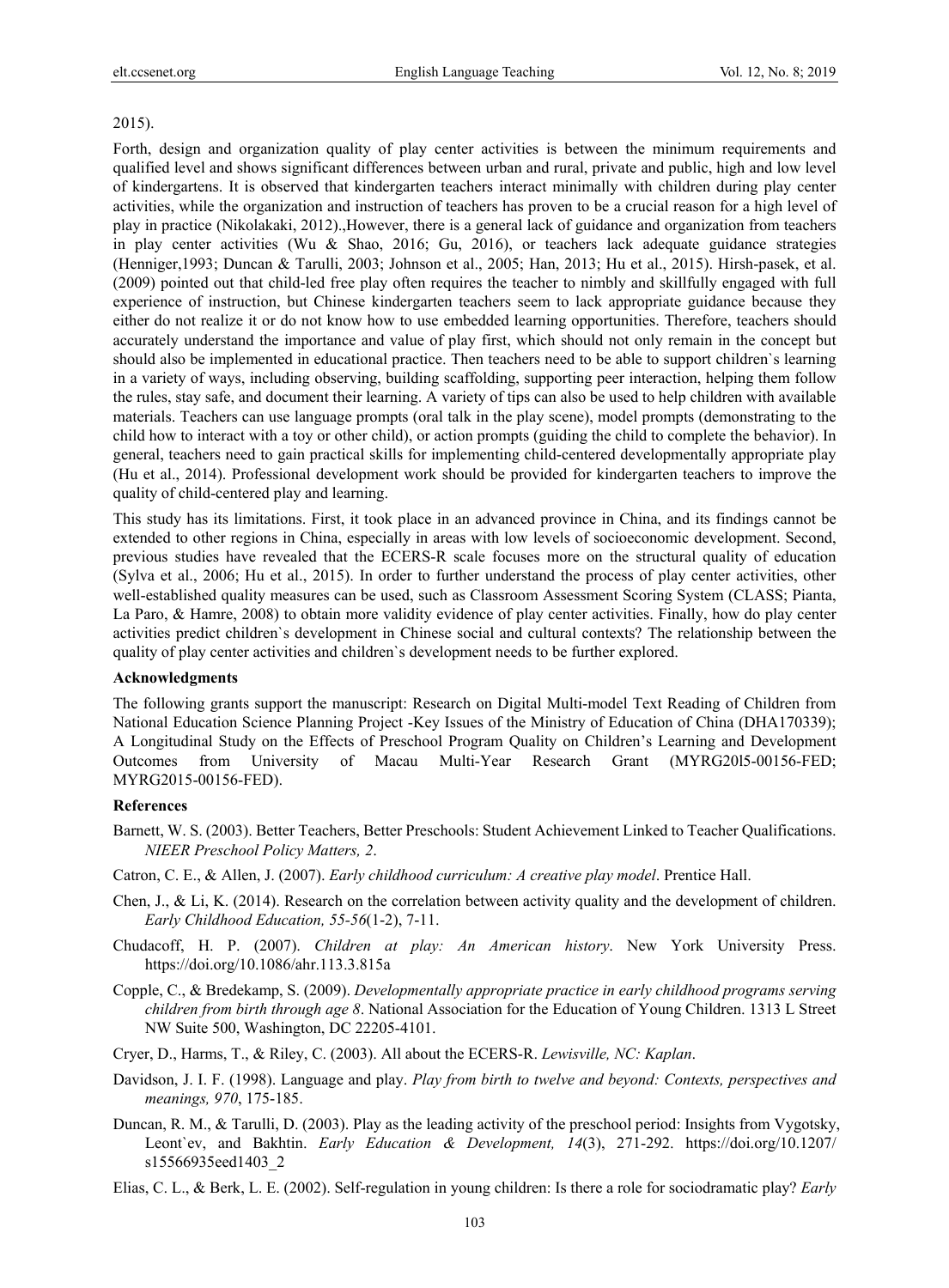*Childhood Research Quarterly, 17*(2), 216-238. https://doi.org/10.1016/s0885-2006(02)00146-1

- Epstein, A. S. (2014). The intentional teacher: Choosing the best strategies for young Children`s learning (Rev. ed.). *Washington, DC: National Association for the Education of Young Children*.
- Fisher, K., Hirsh-Pasek, K., Golinkoff, R. M., Singer, D. G., & Berk, L. (2011). Playing around in school: Implications for learning and educational policy. https://doi.org/10.1093/oxfordhb/ 9780195393002.013.0025
- Gol-Guven, M. (2009). Evaluation of the quality of early childhood classrooms in Turkey. *Early Child Development and Care, 179*(4), 437-451. https://doi.org/10.1080/03004430701217639
- Good, T. L., & Brophy, J. E. (1974). Changing teacher and student behavior: An empirical investigation. *Journal of Educational Psychology, 66*(3), 390. https://doi.org/10.1037/h0036499
- Gu, L. (2016). Kindergarten play center activities: problems and development trends. *Educational Exploration, 5*, 54-57.
- Han, L. (2013). Strategies for kindergartens to develop play center activities. *Early Childhood Education Research, 9*, 70-72
- Hirsh-Pasek, K., Golinkoff, R. M., Berk, L. E., & Singer, D. G. (2009). *A mandate for playful learning in preschool: Presenting the evidence.* New York: Oxford University Press. https://doi.org/10.1093/ acprof:oso/9780195382716.001.0001
- Holt, J. (2010). "Normal" versus "Deviant" Play in Children`s Literature: An Historical Overview. *The Lion and the Unicorn, 34*(1), 34-56. https://doi.org/10.1353/uni.0.0486
- Hu, B. Y., Dieker, L., Yang, Y., & Yang, N. (2016). The quality of classroom experiences in Chinese kindergarten classrooms across settings and learning activities: Implications for teacher preparation. *Teaching and Teacher Education, 57*, 39-50. https://doi.org/10.1016/j.tate.2016.03.001
- Hu, B. Y., Fan, X., Sao Leng Ieong, S., & Li, K. (2015). Why is group teaching so important to Chinese Children`s development? *Australasian Journal of Early Childhood, 40*(1), 4-12. https://doi.org/10.1177/ 183693911504000102
- Hu, B. Y., Fan, X., Wu, Z., LoCasale-Crouch, J., Yang, N., & Zhang, J. (2017). Teacher-child interactions and children`s cognitive and social skills in Chinese preschool classrooms. *Children and Youth Services Review, 79*, 78-86. https://doi.org/10.1016/j.childyouth.2017.05.028
- Hu, B. Y., Zhou, Y., Li, K., & Killingsworth, R. S. (2014). Examining program quality disparities between urban and rural kindergartens in China: Evidence from Zhejiang. *Journal of Research in Childhood Education, 28*(4), 461-483. https://doi.org/10.1080/02568543.2014.944720
- Hua, A. (2008). What to pursuit in kindergarten`s group teaching: effectiveness, or meaningfulness. *Early Childhood Education, 10*, 6-8.
- Huang, C., Li, L., & Zhong, B. (2018). Should kindergarten class size be increased under the "universal two-child policy"? -- a meta-analysis of the relationship between structural quality and process quality in kindergarten classes in China. *Chinese Journal of Education, 9*, 81-86.
- Huang, J. (2014). Sources and challenges of play center activities in kindergartens. *Early Childhood Education Research, 10*, 31-35.
- Johnson, J. E., Christie, J. F., & Wardle, F. (2005). *Play, development, and early education*. Pearson/Allyn and Bacon.
- Li, K., & Hu, B. (2012). *Chinese Early Childhood Environment Rating Scale*. Unpublished instrument.
- Li, K., Hu, B., Pan, Y., Qin, J., & Fan, X. (2014). Chinese Early Childhood Program Rating Scale: A validity study. *Early Childhood Research Quarterly, 29*(3), 268-282. https://doi.org/10.1016/j.ecresq.2014.02.007
- Liu, Y. (2004). *General theory on children`s play*. Beijing: Beijing Normal University Publisher.
- Luo, Y. Q. (2014). *Evaluation of the quality of play activities in model kindergartens*. Hunan Normal University.
- Ma, L. (2014). Play in the daily life of kindergartens between China and Norway, East China Normal University.
- Mwaura, P. A., Sylva, K., & Malmberg, L. E. (2008). Evaluating the Madrasa preschool program in East Africa: a quasi‐experimental study. *International Journal of Early Years Education, 16*(3), 237-255. https://doi.org/10.1080/09669760802357121